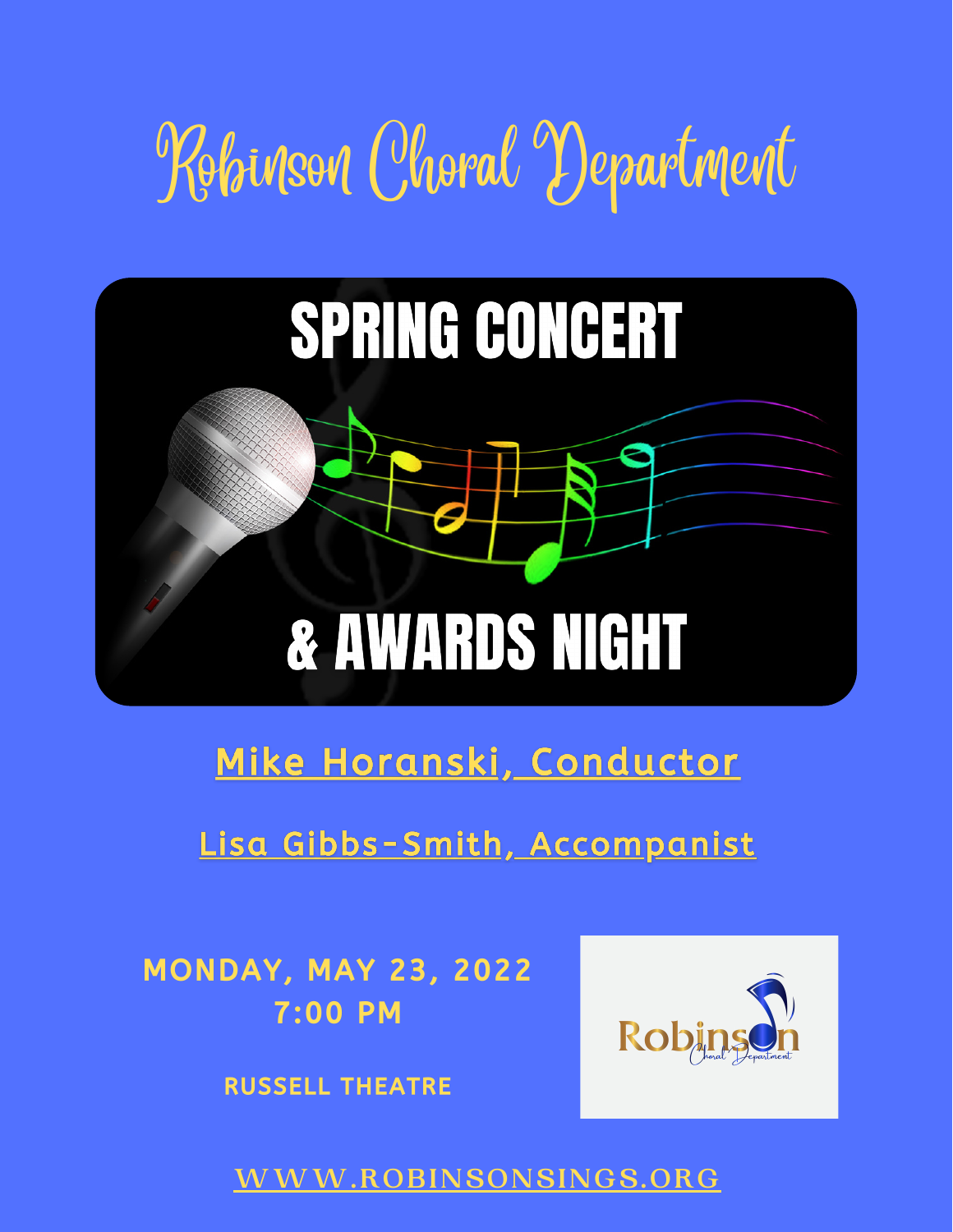Concert Etiquette

#### We are thrilled to be back performing for you tonight. Here are some things to keep in mind during the performance.

We have digital programs, but please look up from your device to enjoy the singing. **Also, please make sure your device is on silent.**

Please refrain from talking during the concert. If you must leave your seat, please do so at a time of applause.

Applaud for soloists **at the end of the song.**

Students are expected to stay for the entire performance.

Please support each group performing.

*There is no fee for concert admission tonight, but you are welcome to make a donation to Robinson Chorus. Your support is greatly appreciated.*



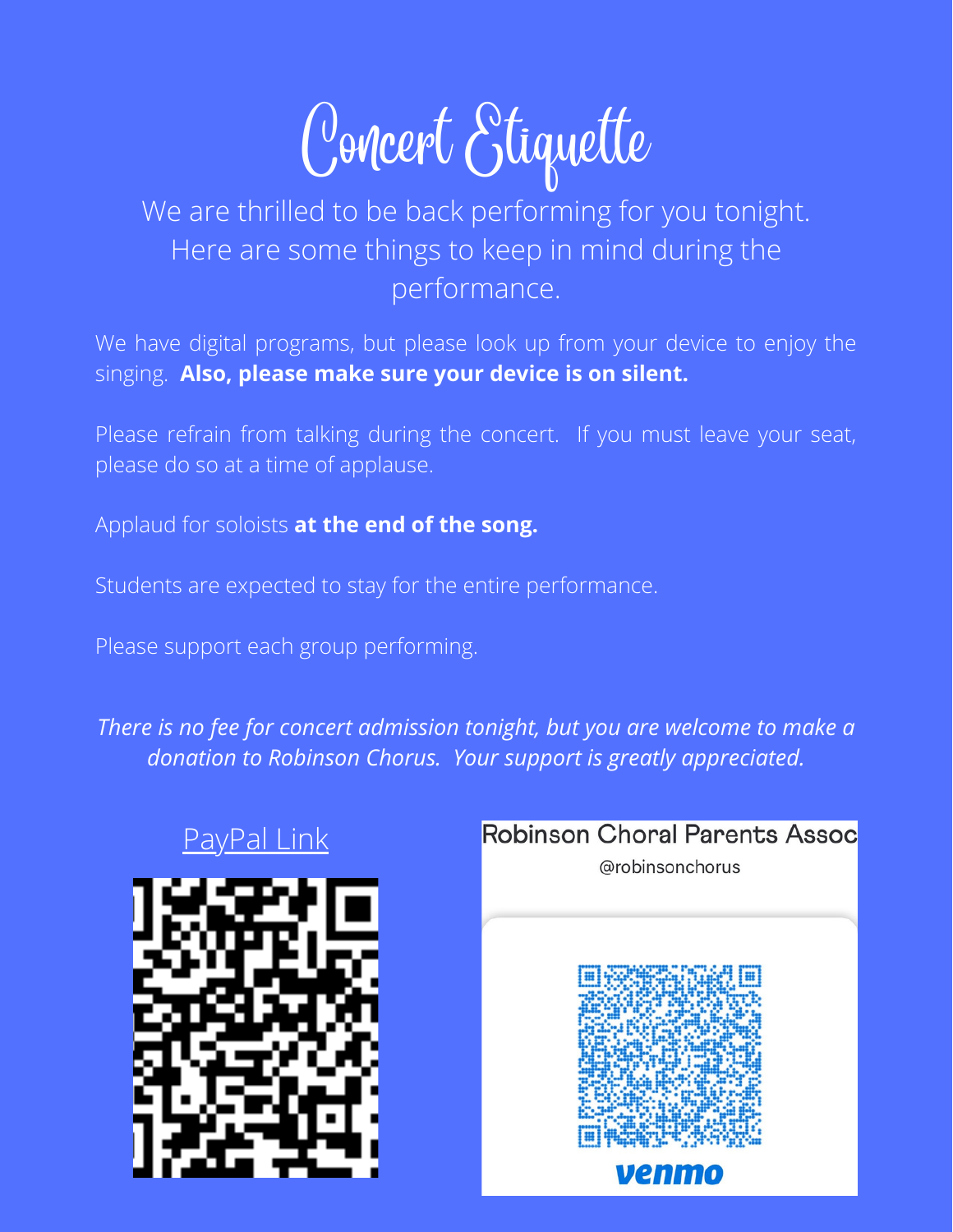

One Voice ................................................................................... Ruth Moody

Please sing with us!

**This is the sound of one voice. One people, one voice. A song for every one of us. This is the sound of one voice. This is the sound of one voice.**

#### **MS Mixed Chorus**

|--|--|

The Family Madrigal ............. Lin-Manuel Miranda/arr. Roger Emerson

#### **MS Mixed Chorus & MS Treble Chorus**

#### **MS Treble Chorus**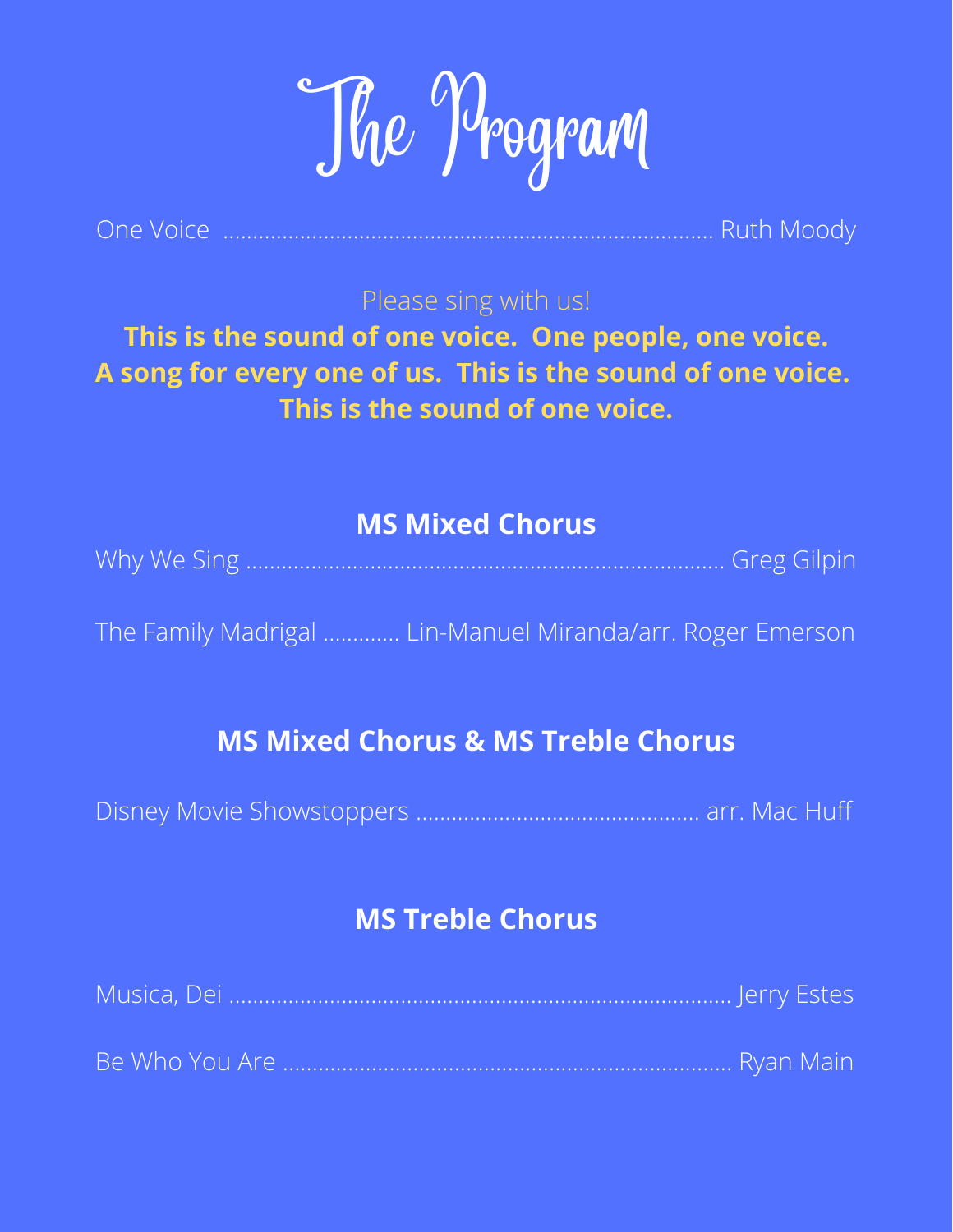#### **HS Mixed Chorus**

#### **Bella Voce**

|--|--|

#### **Bella Voce & MS Treble Chorus**

#### **Robinson Singers**

| How Can I Keep From Singing?  arr. Adam & Matt Podd |  |
|-----------------------------------------------------|--|
|                                                     |  |
|                                                     |  |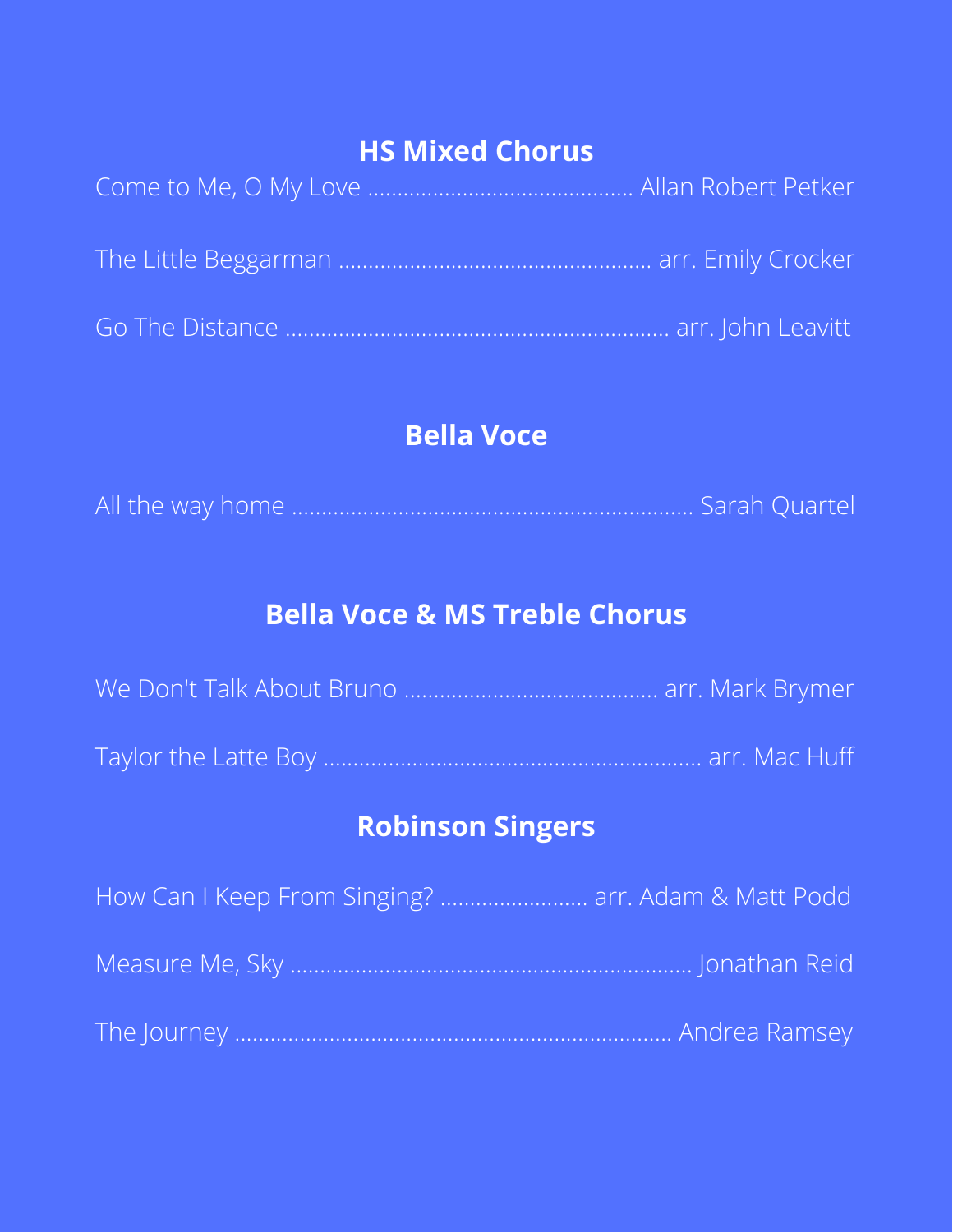#### **Combined HS Choirs and Alumni**

The Awakening .................................................................. Joseph M. Martin

#### **Friends of Robinson Chorus 2021-2022**

We thank you for your support as we returned to in-person singing and performances. Your support of the program is so very much appreciated.

Anonymous - 6 individuals/families Wheeler Family, Koerner Family, Couchman Family, Hickson Family, Munson Family, Zoerlein Family, Murphy Family, Barrett Family, Mikolashek Family, O'Connell Family, The Koodallur Family, Childress Family, Mermelstein Family, Traugott Family, Han Family

### **T H A N K Y O U !**

class of '22